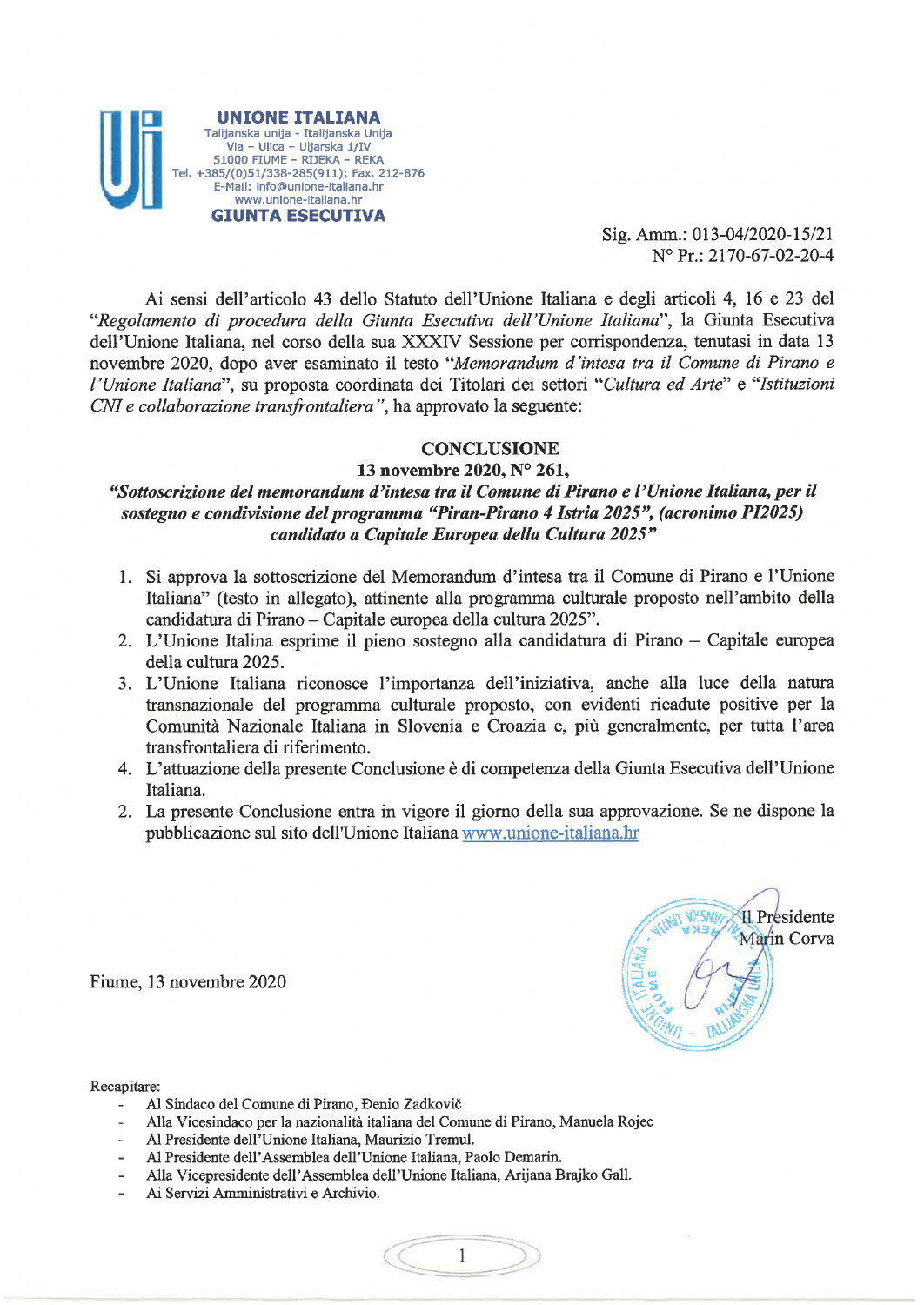#### **MOTIVAZIONE**

Il presente Memorandum d'intesa intende promuovere attraverso la collaborazione tra l'Unione Italiana e le Comunità degli Italiani ad essa associate, le attività ed il programma culturale presentato nell'ambito delle iniziative di coordinamento per la candidatura di Pirano, Capitale europea della cultura 2025.

Constatata l'importanza dell'iniziativa per i connazionali e concittadini, si propone di approvare il seguente Accordo di collaborazione.

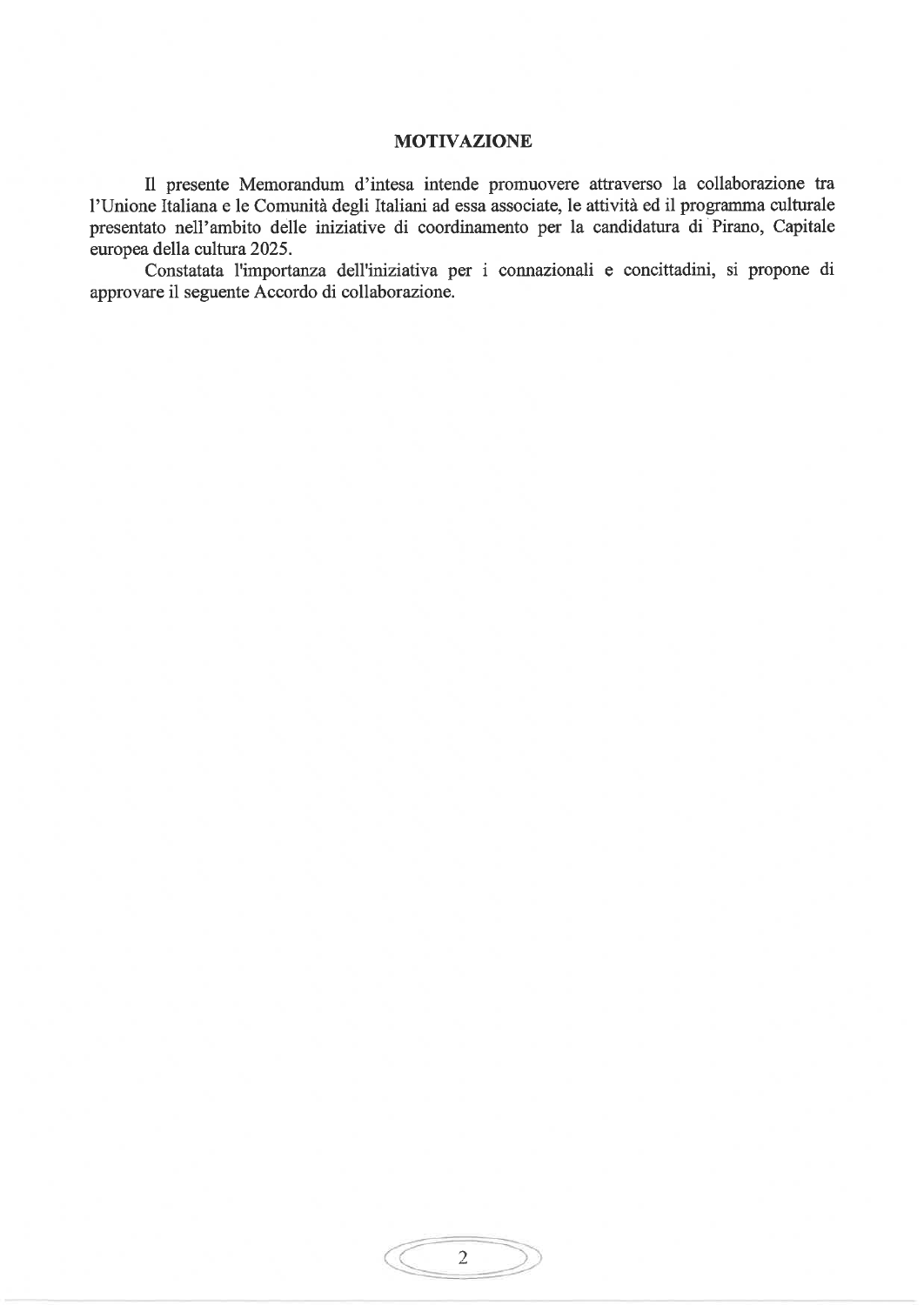



# Memorandum of Understanding

### between Municipality of Piran-Pirano and Unione Italiana

to define shared actions within the proposed cultural programme designed for the Piran-Pirano 4 Istria 2025, (acronym PI2025) candidacy for Piran-Pirano as European Capital of Culture 2025

# 1. Legal Frame

Municipality of Piran-Pirano as one of the four shortlisted finalists of the European Capital of Culture (ECoC) 2025 title for Slovenia, in close partnership with the Municipalities of the Slovenian Istria: Izola-Isola, Koper-Capodistria and Ankaran-Ancarano is participating to the "Call for Submission of applications for the Union action European Capital of Culture for the year 2025 in the Republic of Slovenia" published on the webpage of the Ministry of Culture https://www.gov.si/zbirke/projekti-in-programi/evropskaprestolnica-kulture-2025/.

The administrative internal number of the candidate city is 6102-2/2020.

# 2. Parties

This Memorandum of Understanding (hereinafter referred to as "MOU") is to state that the partner, Unione Italiana, Uljarska 1, 51000 Fiume-Rijeka and Župančičeva 39 6000 Koper-Capodistria; represented by Maurizio Tremul, as President and Mairn Corva as Prsident of the Executive Committee, the president is committed to work with the candidate city, represented by Đenio Zadković, Mayor of the Municipality of Piran-Pirano, Tartini square 2, 6330 Piran-Pirano, Slovenia on the project Tartini music hub planned for the 14/15th June 2025.

The project is part of the cultural-artistic programme bid the Municipality of Piran-Pirano leads.

# 3. Purpose

During the bidding phase for the candidacy Piran-Pirano 4 Istria 2025, Municipality of Piran-Pirano and from now on referred as PARTNER have mutually identified areas of cooperation and expressed interest in working together after the designation of the title European Capital of Culture 2025 to the Municipality of Piran-Pirano.

The Partner expresses its support for Piran-Pirano 4 Istria 2025 candidacy and should that bid be successful, the Partner is willing to negotiate a precise activity implementation plan in the Tartini music hub project as well as in any other project it is invited to be part of in the context of European Capital of Culture 2025.

Further concrete participation will be mutually defined in collaboration with the Bidding Team Piran-Pirano 4 Istria 2025. This collaboration, together with other possible initiatives, will bring increased visibility and credibility, along with strengthening of European partnership and collaboration for both the Partner and Piran-Pirano 4 Istria 2025 project.